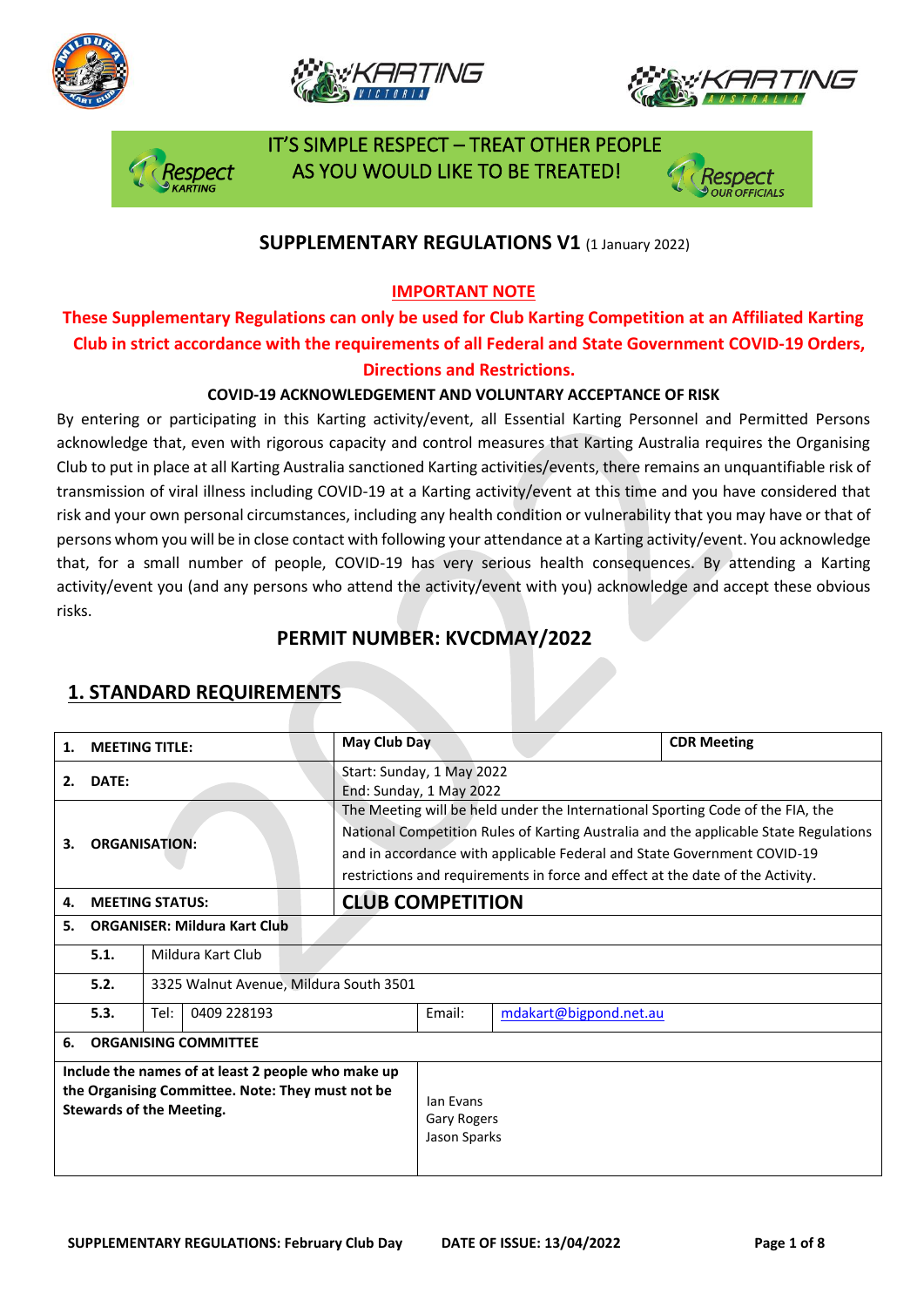







# IT'S SIMPLE RESPECT – TREAT OTHER PEOPLE AS YOU WOULD LIKE TO BE TREATED!



**Mechanical Breakdown Lane:** Will Not be in use at this Meeting.

**Parc Fermé: In-grid, Scales shed & behind scales shed**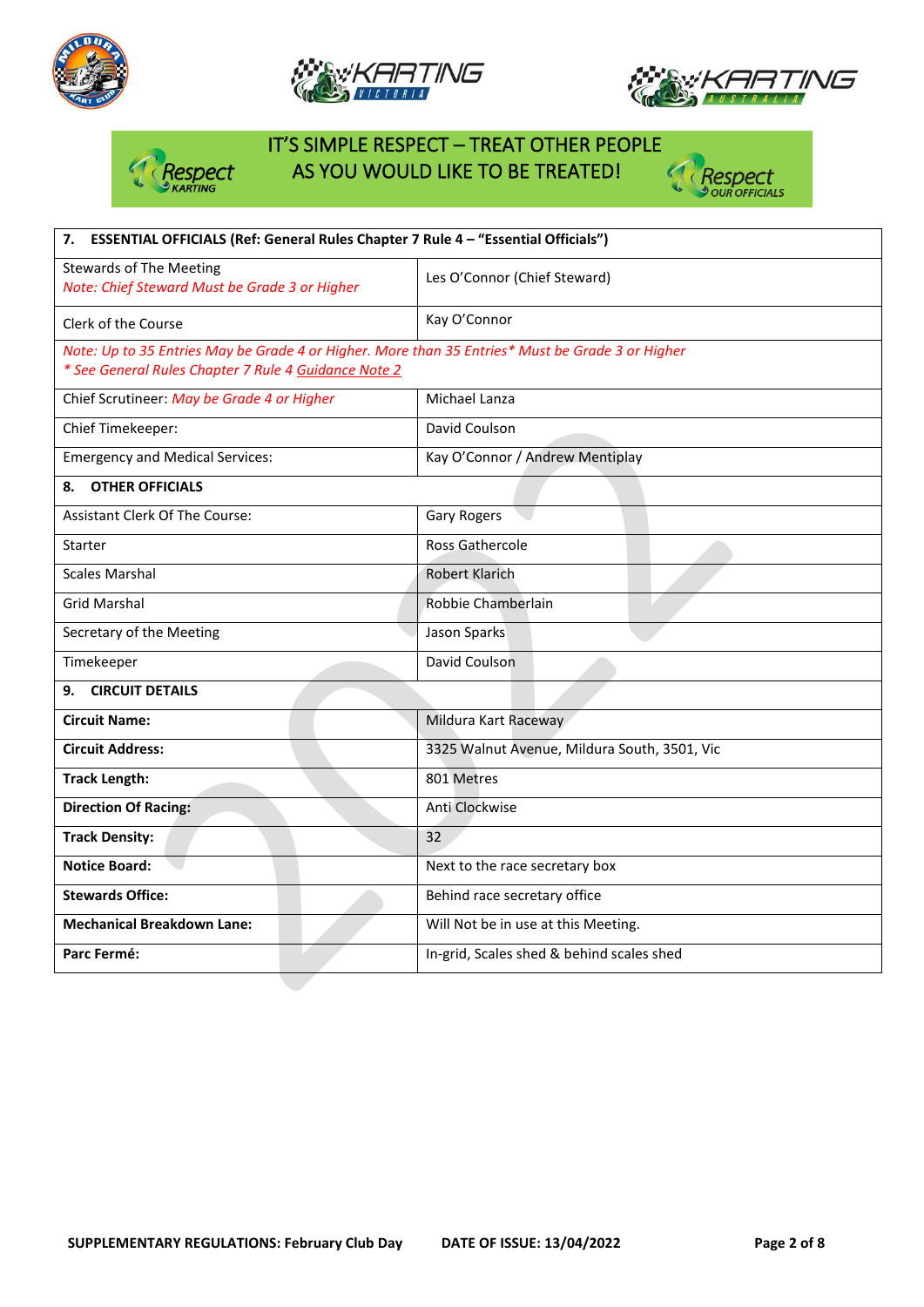







# IT'S SIMPLE RESPECT – TREAT OTHER PEOPLE spect AS YOU WOULD LIKE TO BE TREATED!



## **2. ADMINISTRATION**

| 1.                                                                                                               |                      | Anyone that holds a KA karting licence may compete at club events                        |                  |                                                                                                                          |  |  |  |
|------------------------------------------------------------------------------------------------------------------|----------------------|------------------------------------------------------------------------------------------|------------------|--------------------------------------------------------------------------------------------------------------------------|--|--|--|
| 2.                                                                                                               | Event.               | The Club must maintain a register of all permitted persons who enter the Circuit for the |                  |                                                                                                                          |  |  |  |
| 3.                                                                                                               |                      |                                                                                          |                  | The number of entries in the Event is strictly limited by Government Directions/Orders.                                  |  |  |  |
|                                                                                                                  |                      |                                                                                          |                  | Pre-entry for the Event is essential. There will be NO ENTRIES ACCEPTED ON THE DAY.                                      |  |  |  |
|                                                                                                                  |                      |                                                                                          |                  | The Competition Groups listed below are permitted to compete at this Meeting.                                            |  |  |  |
| <b>COMPETITION GROUPS</b><br>4.                                                                                  |                      | Competition Group names as listed in the 2022 Australian Karting Manual Competition      |                  |                                                                                                                          |  |  |  |
|                                                                                                                  |                      | Rules Chapter 5 Rule 7 must be used.                                                     |                  |                                                                                                                          |  |  |  |
|                                                                                                                  |                      | See the Important Notes for Clubs About 4SS Racing (Class Rules, Chapter 20)             |                  |                                                                                                                          |  |  |  |
| <b>Competition Group</b>                                                                                         |                      | <b>Eligible Classes for each Competition Group</b>                                       |                  |                                                                                                                          |  |  |  |
| Cadet                                                                                                            | Cadet 9              | Cadet 12                                                                                 | Cadet 4SS        | <b>NOTE: Cadet 9 and Cadet 4SS MUST be</b><br>arranged behind Cadet 12.                                                  |  |  |  |
| <b>Junior (Lower Performance)</b>                                                                                | KA4                  | Light and Heavy                                                                          |                  |                                                                                                                          |  |  |  |
| <b>Junior (Higher Performance)</b>                                                                               | KA3                  |                                                                                          |                  |                                                                                                                          |  |  |  |
| <b>Senior 4 Stroke</b>                                                                                           | 4SS Senior           |                                                                                          |                  |                                                                                                                          |  |  |  |
| <b>Senior (Lower Performance)</b>                                                                                |                      |                                                                                          | Light and Medium | Victorian Combined Light, Medium,                                                                                        |  |  |  |
|                                                                                                                  | KA3                  |                                                                                          |                  | <b>Heavy and Masters</b>                                                                                                 |  |  |  |
| <b>Senior TaG</b>                                                                                                | <b>TaG 125</b>       |                                                                                          | Light and Heavy  | X30                                                                                                                      |  |  |  |
| $\bullet$                                                                                                        |                      |                                                                                          |                  | Should any Competition Group reach 80% of the Track Density, the Classes in that Competition Group may be split into two |  |  |  |
| (2) groups.                                                                                                      |                      |                                                                                          |                  |                                                                                                                          |  |  |  |
| <b>ENTRIES</b><br>5.                                                                                             |                      |                                                                                          |                  |                                                                                                                          |  |  |  |
| 2.1 ENTRIES OPEN:                                                                                                | When approved on CMS |                                                                                          |                  |                                                                                                                          |  |  |  |
|                                                                                                                  |                      | A minimum of one (2) day prior to the commencement of the Meeting 11.59pm 29/04/2022     |                  |                                                                                                                          |  |  |  |
| 2.2 ENTRIES CLOSE:                                                                                               |                      | NO LATE ENTRIES ACCEPTED.                                                                |                  |                                                                                                                          |  |  |  |
| 2.4 ENTRIES CLOSE:                                                                                               | 11.59pm 29/04/2022   |                                                                                          |                  |                                                                                                                          |  |  |  |
| <b>ENTRY FEE</b><br>6.                                                                                           |                      |                                                                                          |                  |                                                                                                                          |  |  |  |
| 3.1 The Entry Fee for each Competition Group at this Meeting including GST including the TDF levy is as follows: |                      |                                                                                          |                  |                                                                                                                          |  |  |  |
| <b>Competition Group Name</b>                                                                                    |                      | <b>Entry Fee</b>                                                                         |                  |                                                                                                                          |  |  |  |
| All Groups                                                                                                       |                      | \$40                                                                                     |                  |                                                                                                                          |  |  |  |
| <b>Cadet and Junior Groups</b>                                                                                   |                      | \$40                                                                                     |                  |                                                                                                                          |  |  |  |
| Senior Groups                                                                                                    |                      | \$40                                                                                     |                  |                                                                                                                          |  |  |  |
| Second or Third Groups Entered                                                                                   |                      | \$40                                                                                     |                  |                                                                                                                          |  |  |  |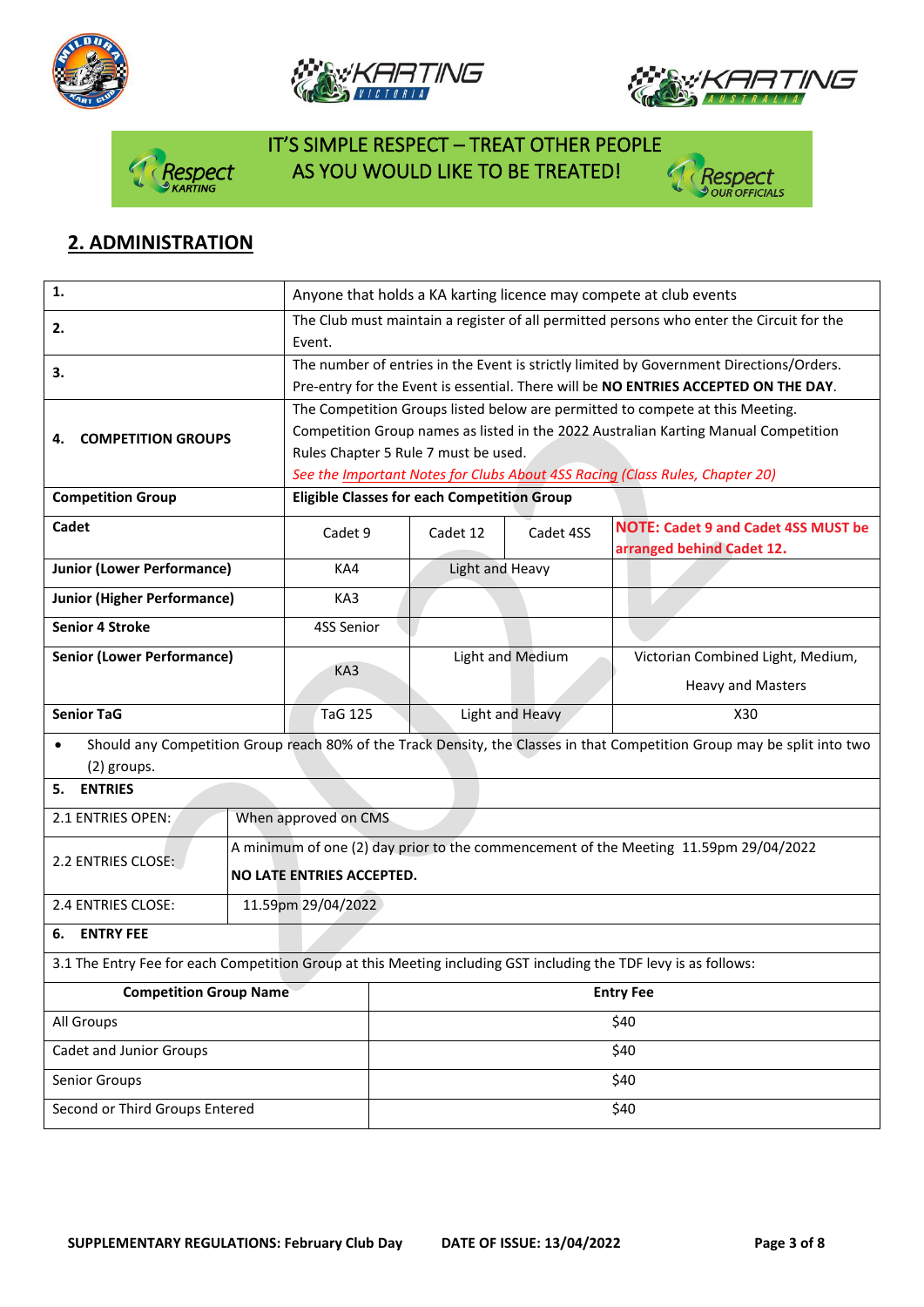







# IT'S SIMPLE RESPECT – TREAT OTHER PEOPLE AS YOU WOULD LIKE TO BE TREATED!



### **7. ENTRY PROCEDURE**

4.1 Each Entry for this Meeting must be made using the CMS as follows:

- Log on to your driver information vi[a http://www.karting.net.au/](http://www.karting.net.au/)
- Click on the licence and entries icon (top centre of the screen)
- Click on the "Enter a Race Meeting" icon
- Enter your log on details
- Under 'My Details' functions, choose 'Pre Enter Race Meeting'
- Choose the State in which the Meeting is being held
- Choose the Club who is the Organiser of the Meeting

4.2 Payment of the Entry Fee can be made as follows:

Credit card Payments can be made via CMS using SecurePay ONLY

#### **8. MINIMUM ENTRIES**

5.1 4 is the minimum number of pre-entries which must be received for each Competition Group.

5.2 If insufficient entries are received for a Competition Group to form in its own right, the Competition Group must be consolidated in accordance with the Competition Rules Chapter 1 – Rule 9.

#### **9. BRING A MATE SESSION**

6.1 A "Bring a Mate" session Will Not be conducted at this Meeting.

#### **10. TEAMS COMPETITION**

7.1 Teams Competition Will Not be conducted at this Meeting.

### **3. SPECIFIC COVID-19 RESTRICTION AND MITIGATION REQUIREMENTS**

| <b>COVIDSafe ACTION PLAN</b> (When required at law) |                                                                                                                                    |  |  |  |  |
|-----------------------------------------------------|------------------------------------------------------------------------------------------------------------------------------------|--|--|--|--|
|                                                     | The Club has completed a COVIDSafe Action Plan and submitted it to the relevant State Government Department.                       |  |  |  |  |
|                                                     | All actions identified as being required to be done to create a COVIDSafe Event and Club facility must be carried out prior to and |  |  |  |  |
| during the Event.                                   |                                                                                                                                    |  |  |  |  |
| 1.                                                  | PERMITTED AND NON-PERMITTED PERSONS                                                                                                |  |  |  |  |
|                                                     | No person who has symptoms consistent with COVID-19 (this includes any fever, respiratory                                          |  |  |  |  |
| 1.1.                                                | symptoms, shortness of breath, sore throat, cough, lack of smell or fatigue) is permitted to attend                                |  |  |  |  |
|                                                     | the Circuit or participate in the Event.                                                                                           |  |  |  |  |
|                                                     | Any person who starts to feel unwell or to exhibit symptoms of COVID-19 during the Event must                                      |  |  |  |  |
| 1.2.                                                | immediately avoid contact with all persons at the Circuit and MUST IMMEDIATELY LEAVE the                                           |  |  |  |  |
|                                                     | Circuit.                                                                                                                           |  |  |  |  |
|                                                     |                                                                                                                                    |  |  |  |  |
|                                                     | Note – The number chosen in 2.1 must not exceed the maximum number of people permitted to gather under State                       |  |  |  |  |
| 2.                                                  | <b>Public Health Authority Orders/Directions/Regulations.</b>                                                                      |  |  |  |  |
|                                                     | SOCIAL DISTANCING AND DENSITY REQUIRMENTS                                                                                          |  |  |  |  |
| 2.1.                                                | Essential Karting Personnel and Permitted Persons are not permitted to gather in groups greater than Choose a                      |  |  |  |  |
|                                                     | number while in attendance at the Event. (Delete if no limit on Group size by the State Government required)                       |  |  |  |  |
| 2.2.                                                | Government prescribed Social Distancing measures must always be observed.                                                          |  |  |  |  |
| 2.3.                                                | The use by Permitted Persons of any indoor facilities is strictly limited by the Density Quotient of the room as included          |  |  |  |  |
|                                                     | in the Club's COVIDSafe Action Plan.                                                                                               |  |  |  |  |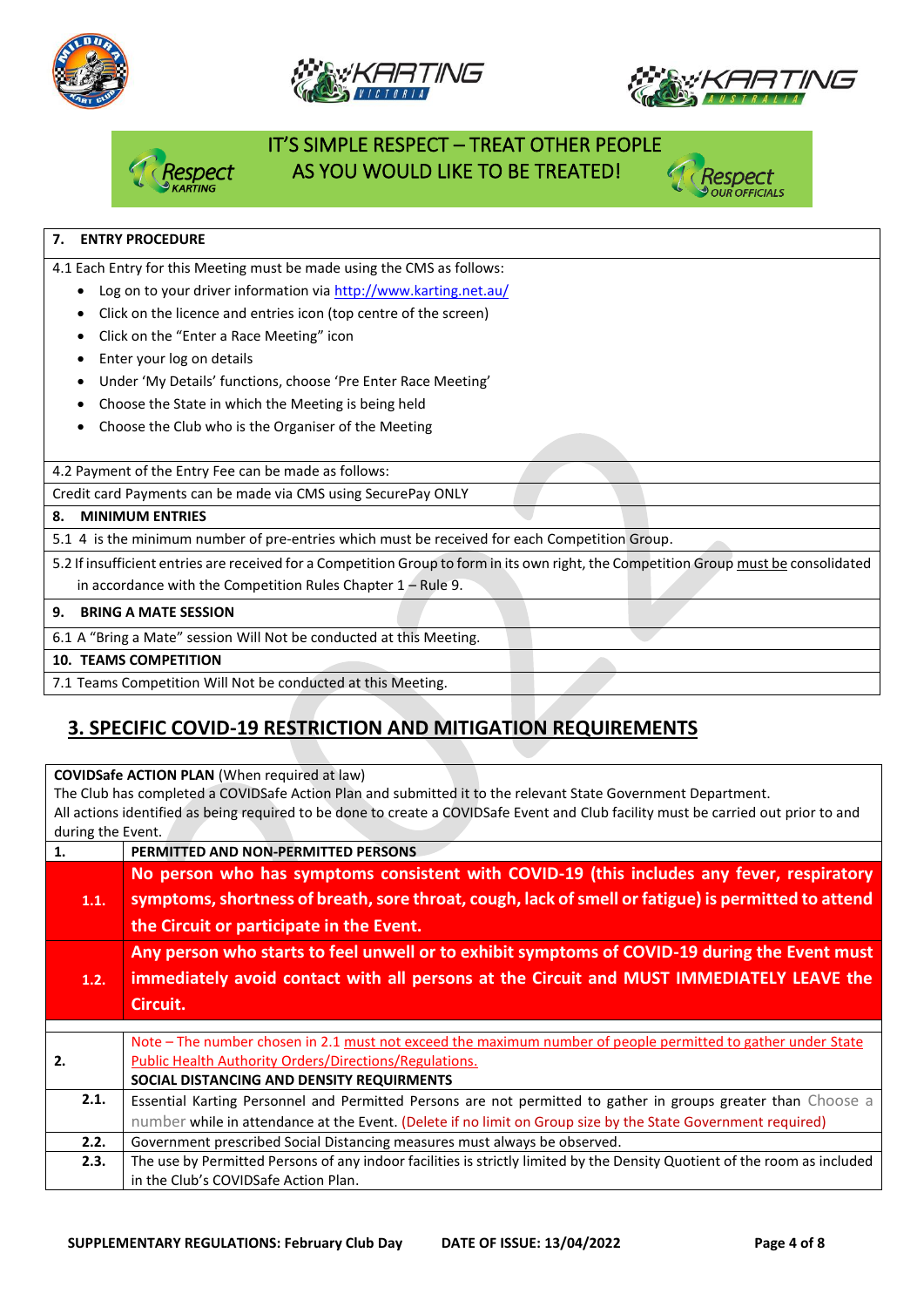





**Respect**<br>• our officials

#### IT'S SIMPLE RESPECT – TREAT OTHER PEOPLE espect AS YOU WOULD LIKE TO BE TREATED! f.

| 2.4. | provided at the Event must fully comply<br>with all State Public Health<br>Authority<br>Food<br>service                                                                                                                      |  |  |  |  |  |  |
|------|------------------------------------------------------------------------------------------------------------------------------------------------------------------------------------------------------------------------------|--|--|--|--|--|--|
|      | Orders/Directions/Regulations.                                                                                                                                                                                               |  |  |  |  |  |  |
|      | Hand Hygiene must be available at all food service outlets.<br>$\bullet$                                                                                                                                                     |  |  |  |  |  |  |
|      | Regular cleaning in accordance with the Club's COVIDSafe Action Plan MUST be carried out throughout the Event.<br>$\bullet$                                                                                                  |  |  |  |  |  |  |
| 3.   | <b>Check In Requirements</b>                                                                                                                                                                                                 |  |  |  |  |  |  |
|      | All Attendees MUST complete and submit the Karting Australia COVID-19 Declaration, or the compulsory State<br>Government issued QR Code Check-In (delete which is not relevant) upon arrival at the venue if required by the |  |  |  |  |  |  |
| 3.1  |                                                                                                                                                                                                                              |  |  |  |  |  |  |
|      | <b>State or Federal Government.</b>                                                                                                                                                                                          |  |  |  |  |  |  |
|      |                                                                                                                                                                                                                              |  |  |  |  |  |  |
| 4.   | <b>HYGIENE FACILITIES - TOILET/WASHROOM FACILITIES and HAND SANITISER</b>                                                                                                                                                    |  |  |  |  |  |  |
| 4.1  | The Club is required to provide facilities to ensure general and sensible hygiene practices are maintained.                                                                                                                  |  |  |  |  |  |  |
| 4.2  | Toilet and washroom facilities at the Circuit must be open and available for use.                                                                                                                                            |  |  |  |  |  |  |
|      | Washroom facilities must be properly equipped with liquid soap, running water and either air hand driers or paper                                                                                                            |  |  |  |  |  |  |
|      | towels.                                                                                                                                                                                                                      |  |  |  |  |  |  |
| 4.3  | The toilets and washroom facilities must be cleaned at least once during the day or as otherwise required in<br>$\bullet$                                                                                                    |  |  |  |  |  |  |
|      | accordance with the Club's COVIDSafe Action Plan                                                                                                                                                                             |  |  |  |  |  |  |
|      | It is strongly recommended that Essential Karting Personnel and Permitted Persons bring their own supply of hand                                                                                                             |  |  |  |  |  |  |
| 4.4  | sanitiser for use in accordance with government recommendations in addition to hand sanitiser that is supplied by the                                                                                                        |  |  |  |  |  |  |
|      | Club.                                                                                                                                                                                                                        |  |  |  |  |  |  |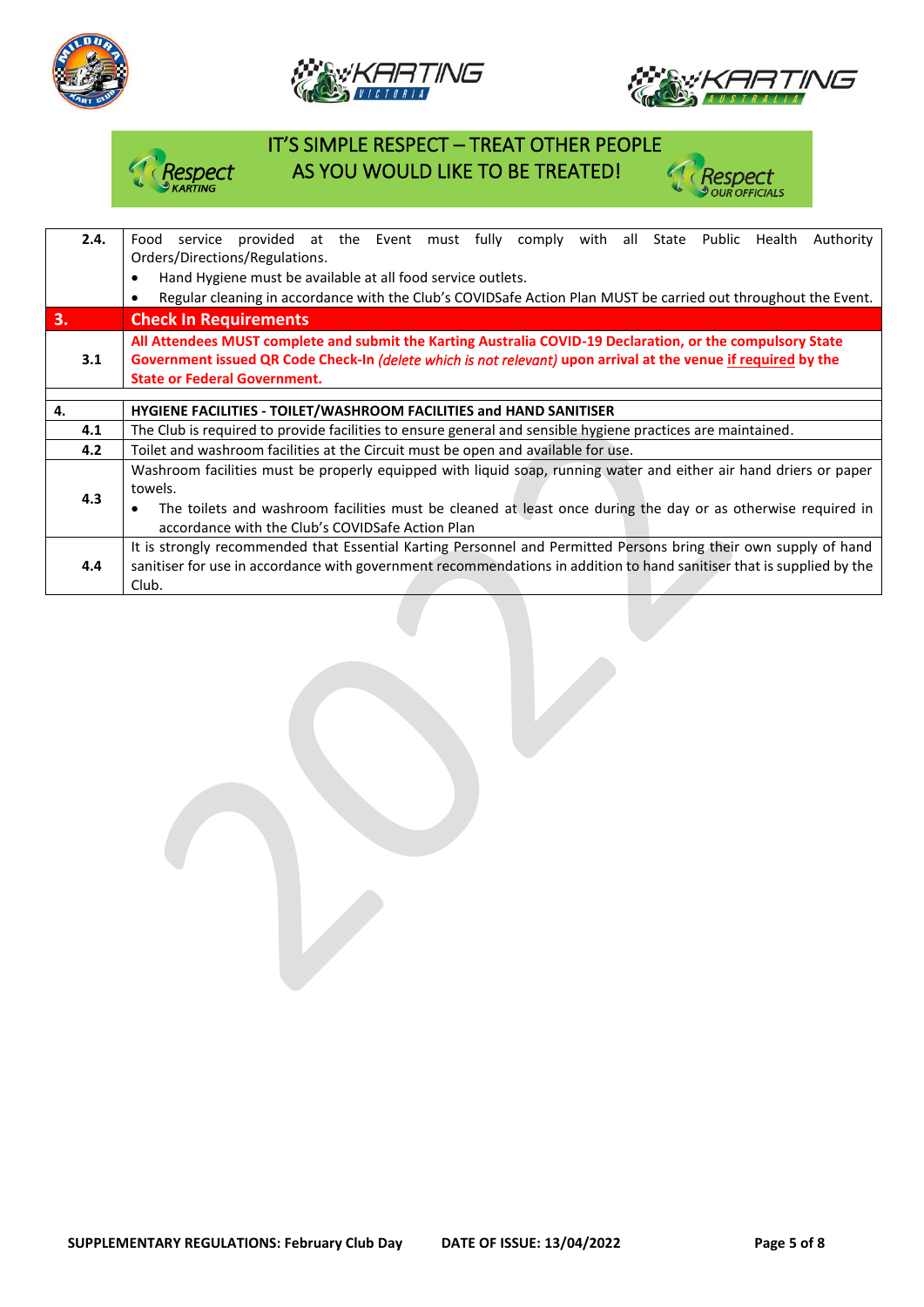







# IT'S SIMPLE RESPECT – TREAT OTHER PEOPLE espect AS YOU WOULD LIKE TO BE TREATED!



### **4. COMPETITION**

| 1.                     |                                                                                                                                                                                                      | <b>FORMAT OF RACING - CLUB COMPETITION GROUPS</b>                                                                                                                                                                                                                                                                                                    |        |    |               |        |   |
|------------------------|------------------------------------------------------------------------------------------------------------------------------------------------------------------------------------------------------|------------------------------------------------------------------------------------------------------------------------------------------------------------------------------------------------------------------------------------------------------------------------------------------------------------------------------------------------------|--------|----|---------------|--------|---|
| 1.1                    | <b>Practice</b>                                                                                                                                                                                      | 2 Practice session/s of 6 minutes will be held.                                                                                                                                                                                                                                                                                                      |        |    |               |        |   |
| 1.2                    | Qualifying                                                                                                                                                                                           | There will not be timed qualifying for any other classes at this event.                                                                                                                                                                                                                                                                              |        |    |               |        |   |
| 1.3                    | <b>Heats &amp; Final</b>                                                                                                                                                                             | The system of gridding will be in accordance with State Regulations - Club Competition Format No.<br>16<br>H1: Random Draw<br>٠<br>H2: Random Draw<br>$\bullet$<br>H3: Points from finishing positions of Heats 1 & 2<br>$\bullet$<br>H4: Points from finishing positions of Heats 1, 2 & 3<br>$\bullet$<br>Final: Finishing positions from Heat H4: |        |    |               |        |   |
| <b>DISTANCES</b><br>2. |                                                                                                                                                                                                      |                                                                                                                                                                                                                                                                                                                                                      |        |    |               |        |   |
| Heat 1                 |                                                                                                                                                                                                      | 8                                                                                                                                                                                                                                                                                                                                                    | Heat 2 | 8  |               | Heat 3 | 8 |
| Heat 4                 |                                                                                                                                                                                                      | 8                                                                                                                                                                                                                                                                                                                                                    | Final  | 10 |               |        |   |
| 3.                     | <b>ACCESS TO CIRCUIT</b>                                                                                                                                                                             |                                                                                                                                                                                                                                                                                                                                                      |        |    |               |        |   |
| 3.1                    |                                                                                                                                                                                                      | Competitors will be permitted to enter the Circuit from 9am on 1/05/2022                                                                                                                                                                                                                                                                             |        |    |               |        |   |
| 4.                     | <b>DRIVERS BRIEFING</b>                                                                                                                                                                              |                                                                                                                                                                                                                                                                                                                                                      |        |    |               |        |   |
| 4.1                    | Drivers Briefing notes will be advised in an electronic format OR over the PA system to all Competitors. Any<br>questions should be directed to the Chief Steward prior to the start of Competition. |                                                                                                                                                                                                                                                                                                                                                      |        |    |               |        |   |
| 5.                     | <b>SCRUTINEERING</b>                                                                                                                                                                                 |                                                                                                                                                                                                                                                                                                                                                      |        |    |               |        |   |
| 5.1                    | All Competitors will be required to complete an electronic Scrutineering Form<br>https://kartingaustralia.wufoo.com/forms/ka-scrutineering-record-mildura/                                           |                                                                                                                                                                                                                                                                                                                                                      |        |    |               |        |   |
| 5.2                    | This form will be submitted to the Race Secretary in an electronic format.                                                                                                                           |                                                                                                                                                                                                                                                                                                                                                      |        |    |               |        |   |
| 5.3                    | Scrutineering Stickers will be available for collection                                                                                                                                              |                                                                                                                                                                                                                                                                                                                                                      |        |    |               |        |   |
| <b>FUEL</b><br>6.      |                                                                                                                                                                                                      |                                                                                                                                                                                                                                                                                                                                                      |        |    |               |        |   |
| 6.1                    | PULP and E10 PULP are the only fuels permitted to be used at this Meeting.                                                                                                                           |                                                                                                                                                                                                                                                                                                                                                      |        |    |               |        |   |
| 6.2                    | Control Fuel Will Not be used at this Meeting.                                                                                                                                                       |                                                                                                                                                                                                                                                                                                                                                      |        |    |               |        |   |
| 7.                     | <b>TIMETABLE</b>                                                                                                                                                                                     |                                                                                                                                                                                                                                                                                                                                                      |        |    |               |        |   |
| 7.1                    | Sunday 1/05/2022                                                                                                                                                                                     |                                                                                                                                                                                                                                                                                                                                                      |        |    |               |        |   |
|                        | <b>TIME</b><br><b>ACTIVITY</b>                                                                                                                                                                       |                                                                                                                                                                                                                                                                                                                                                      |        |    |               |        |   |
| a)                     | 8.00am                                                                                                                                                                                               |                                                                                                                                                                                                                                                                                                                                                      |        |    | Gates open    |        |   |
| b)                     | 9.00am                                                                                                                                                                                               |                                                                                                                                                                                                                                                                                                                                                      |        |    | Canteen opens |        |   |
| c)                     | 9.00am                                                                                                                                                                                               |                                                                                                                                                                                                                                                                                                                                                      |        |    | Practice      |        |   |
| e)                     | 10.00am<br>Racing                                                                                                                                                                                    |                                                                                                                                                                                                                                                                                                                                                      |        |    |               |        |   |
|                        |                                                                                                                                                                                                      |                                                                                                                                                                                                                                                                                                                                                      |        |    |               |        |   |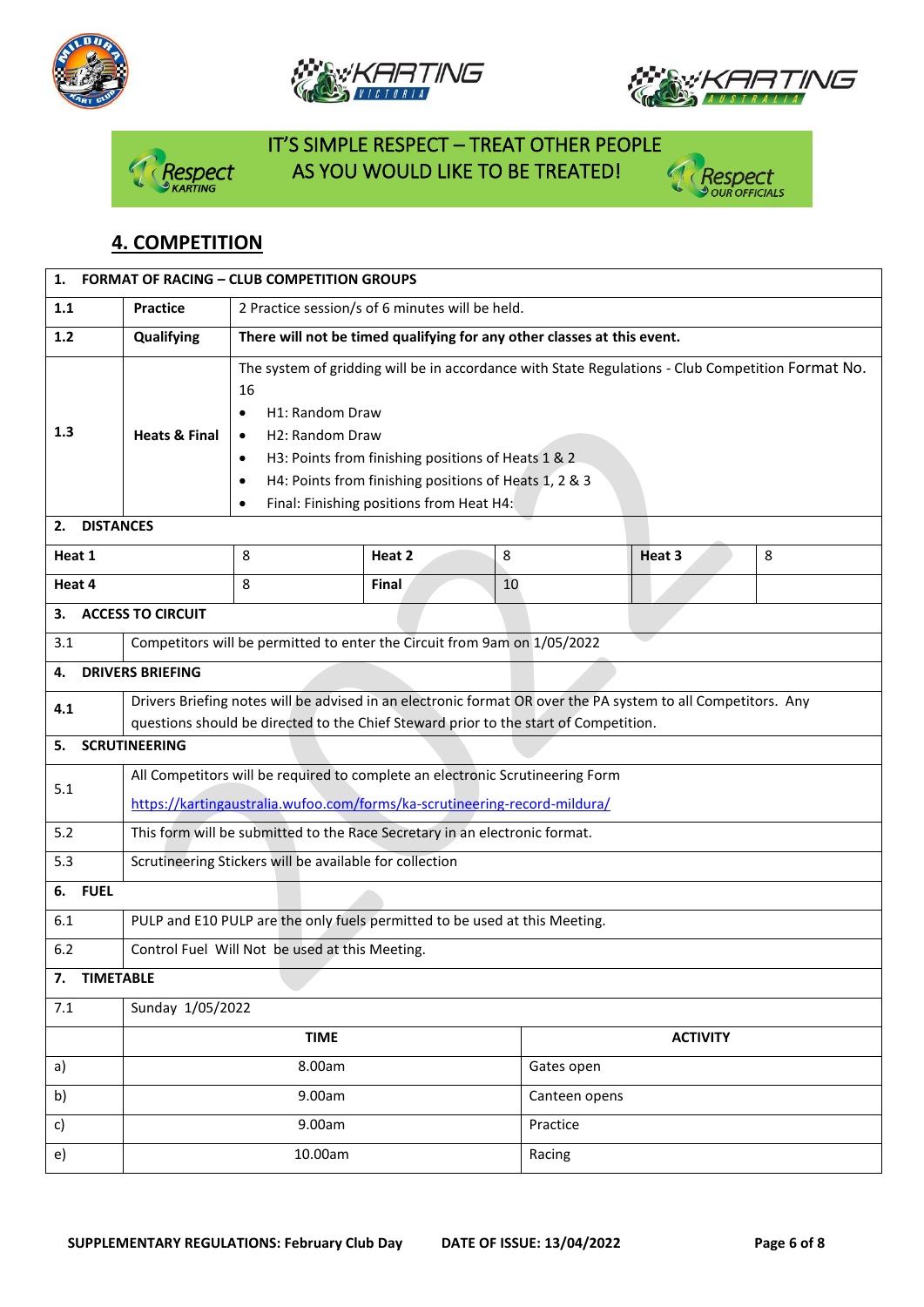







# IT'S SIMPLE RESPECT – TREAT OTHER PEOPLE pect AS YOU WOULD LIKE TO BE TREATED!



| <b>TROPHIES AND PRIZES</b> |                                                                                                                                                                                                                                                                                                                                                                                        |  |  |  |  |
|----------------------------|----------------------------------------------------------------------------------------------------------------------------------------------------------------------------------------------------------------------------------------------------------------------------------------------------------------------------------------------------------------------------------------|--|--|--|--|
| 8.1                        | Trophies for the meeting will be awarded to the first three placegetters in each Class/Division. The winner of the<br>day will be the Driver who wins the Final - "Final Only Counts".<br>Trophies will only be presented if CLASSES meet minimum ENTRY requirements.<br>(401 Point Score System will be used - DNF points = Number of Laps Completed, DNS & DSQ Points = Zero Points) |  |  |  |  |
| 8.2                        | There will be a gathering for a Presentation of at the end of CompetitioOn in accordance with Government<br><b>Restrictions</b>                                                                                                                                                                                                                                                        |  |  |  |  |